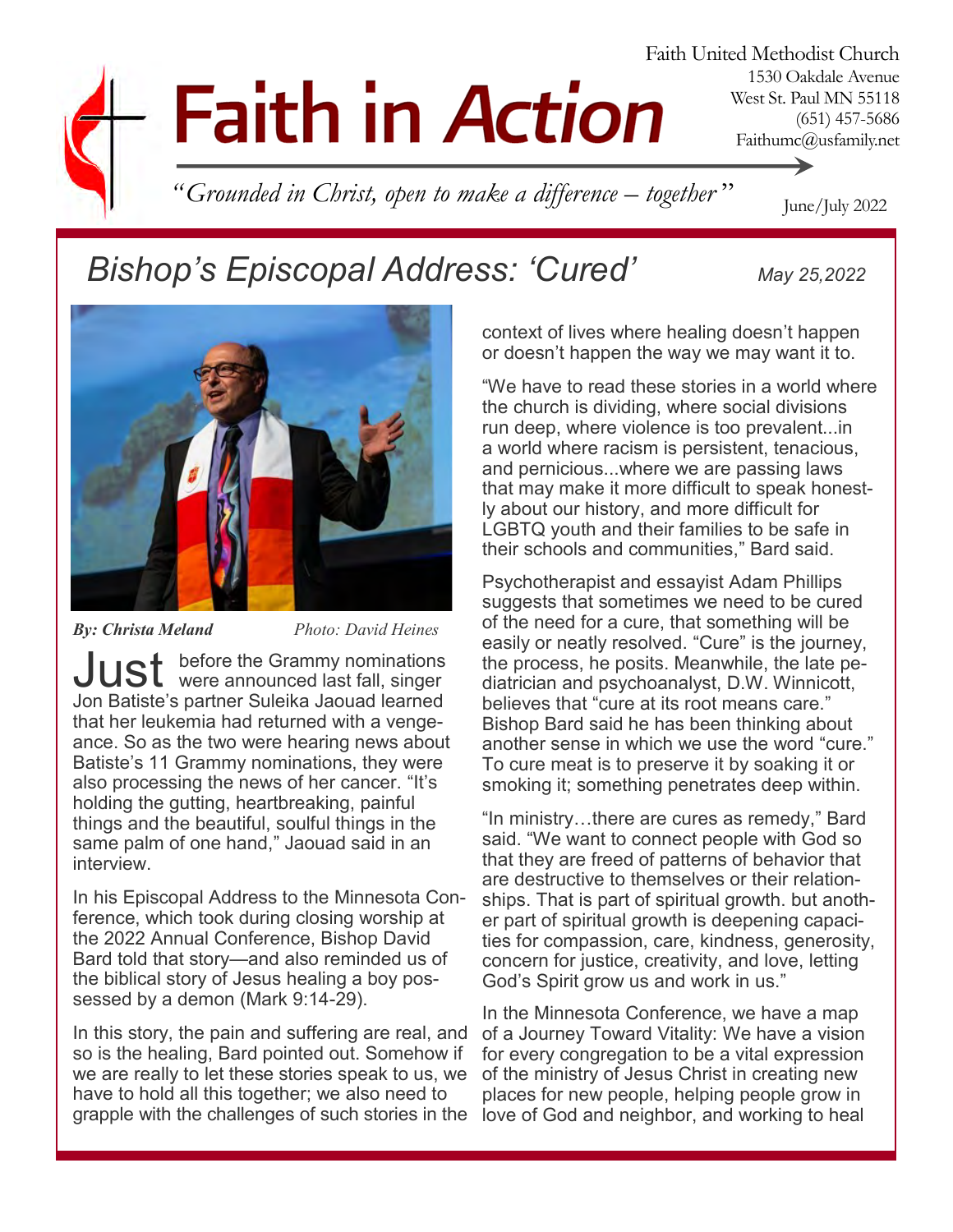a broken world. We do this work seeking to embody four values: rooted in Jesus Christ, grounded in Wesleyan theology, inclusive of all persons, and engaged in the work of justice and reconciliation.

Bard has also spoken about the MN Conference being "spacious" and having room for all who can see themselves on the Journey Toward Vitality.

What if the healing journey for this conference, of cure as care, is one in which we hold all this together in large souls, capacious hearts, and expansive minds? Bard asked. Perhaps for us as a conference, he said, our way into the future is to follow Jesus on a healing journey where our souls are made large, our hearts capacious, our minds expansive, where we can hold together creatively spaciousness and direction, clarity and complexity, and where cure is care and being steeped in the love of God as we know it in Jesus, the grace of God, God's dream and desire for the world.

Jesus said that he came that we might have life and have it abundantly (John 10:10).

"Holding the gutting, heartbreaking, painful things and the beautiful, soulful things in large souls, capacious hearts, expansive minds; journeying together toward beloved community: May this be the Minnesota Conference," said Bard.

*(continued from page 1)*



[Christa Meland](mailto:christa.meland@minnesotaumc.org) *is dir. of communications for the MN Annual Conference.*

#### **Do you need a day brightener or thought provoker?**

Dial up *Ideas for Positive Living!* Every Thursday Gil Kinnunen provides an uplifting phone message. So call 651-602-2176 each Thursday for a weekly picker-upper!



### **Men's Breakfast Group**

will meet on Saturdays: **6/11, 6/25, 7/9, 7/23 & 8/6.**  All men are invited to join us! For more information contact Bill Short at 651-552-073 or bill.short26@gmail.com.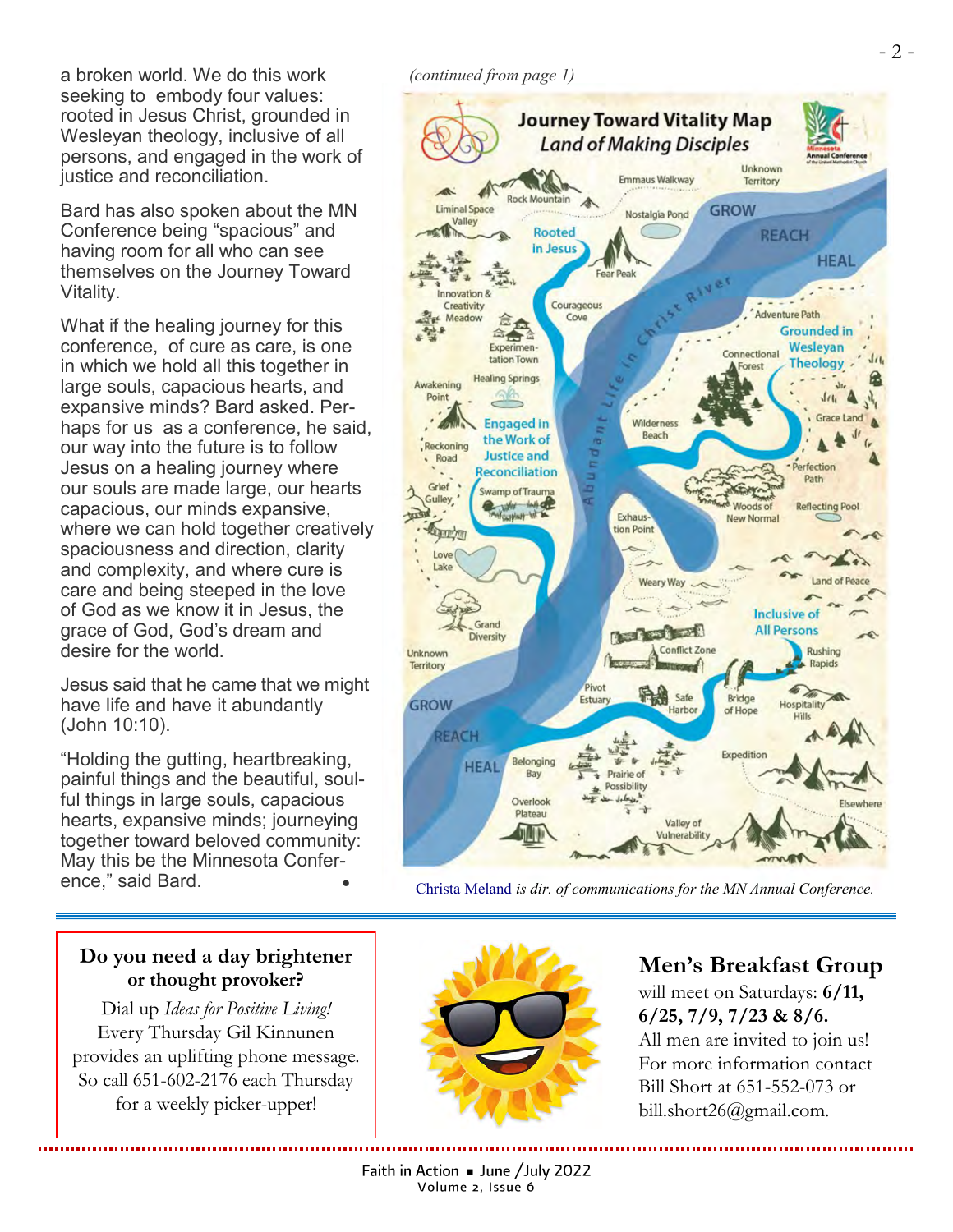# June / July Birthdays

- $6/1$  Chuck Martin  $6/2$  – Jeffrey Cox Jr. 6/4 – Heidi Chun 6/4 – Esther Craine 6/6 – Katy Grotjohn 6/6 – Dawn Isaacson
- $6/8 -$ Lois Davis
- 6/9 Bryce Ozanne
- 6/11 Karen Cohoes
- 6/11 Bonnie Dick
- $6/12$  James Hovey
- 6/14 V. Paul Williams

### **COVID Update**

I am not sure I can count the number of times that I have remarked on COVID's ability to surprise us. The week after Easter, because of updated recommendations by the CDC, the websites that tracked and reported the data we have been using to determine our protocols changed all of their data reporting metrics. As a result, the metrics that we have been using to determine COVID protocols are no longer available.

Our current plan is to continue encouraging individuals to worship in the ways that they feel safest: for some that is participating online only through Zoom, for others it is worshiping in person in the sanctuary. Those who choose to come to worship in person will continue to be encouraged to mask while singing in the sanctuary. We will continue to monitor the CDC Community Transmission levels. If at any point in time Dakota County goes to a "high" level (currently we are "medium") we will change those protocols.

The most current protocol information is included each week at the beginning of your Weekly Update. If you have any questions, see Pastor Marianne.

### **Church Office Hours**

**Pastor Marianne** is in the office Mondays and Thursdays in the morning. Fridays are Pastor Marianne's regular days off. Please call her on her cell (320-219- 3341) if it is an emergency and you need to reach her. Susan will be in the office Mondays, Thursdays and Fridays from 11:30 a.m. until 5:00 p.m.

6/14 – Charlotte DeNardo 6/15 – Caroline Pippert 6/17 – Johnny Gallegos, Jr. 6/18 – Katherine Worden 6/22 – Cornell Chun 6/22 – Evan Johnson 6/22 – Mike Schwendinger 6/25 – Dianna Gallegos 6/25 – Stanley Lukas 6/26 – Brittany Buse 6/26 – Charles Scopatz

- 6/26 William Short
- 7/3 Ann Beardshear 7/6 – Gabriella Solheid 7/8 – Travis Buse  $7/10 -$  Dianne Mens  $7/11$  – Mark Mohr 7/11 – Leonard Young 7/12 – Brody DeNardo 7/12 – Brynn Ford
- 7/16 Desarae Gallegos
- 7/16 Holly Vanderhoff
- 7/16 Mason Worden
- $7/19$  Fred Dick
- $7/19$  Austin Emery
- 7/21 Zoe Ozanne
- 7/22 Jack Gurtin
- 7/25 Bonnie Wood
- $7/28$  Henry C. Hovey
- 7/28 Gregory Napier
- 7/28 Kristine Rebischke
- 7/29 Jeanna Schwendinger
- 7/29 Christina Solheid

### **New Church Email Address**

To ease communication, we are updating our email address as we are slowly moving away from using the faithumc@usfamily.net account. Starting in June, **if you want to reach the church office,** you can do so by emailing [FaithUMCWSP@gmail.com.](mailto:FaithUMCWSP@gmail.com) Both Pastor Marianne and Susan will check this account. This is also the account that will be sending church emails such as the Weekly Update and Newsletter. To email Susan directly, use

[FaithUMCMN@gmail.com.](mailto:FaithUMCMN@gmail.com)

To email Pastor Marianne directly, use [Pastor.Marianne.Ozanne@gmail.com.](mailto:Pastor.Marianne.Ozanne@gmail.com)

Please update your contact lists. If you have any questions, see Pastor Marianne or Susan.

### **Women of the Bible UFO Nights**

The Women of the Bible study has finished two years of learning about the women of the Old Testament. Before we dive into the New Testament, we're going to take some time to gather, reflect, chat, and let people catch up on their quilt blocks. Everyone is welcome to join us the first Tuesday of each month throughout the summer (June 7, July 5, August 2) at 6:30 in the Fellowship Hall. There will be copies of the blocks to color, or bring your unfinished quilt blocks to work on. For more information, see Pastor Marianne.

- 3 -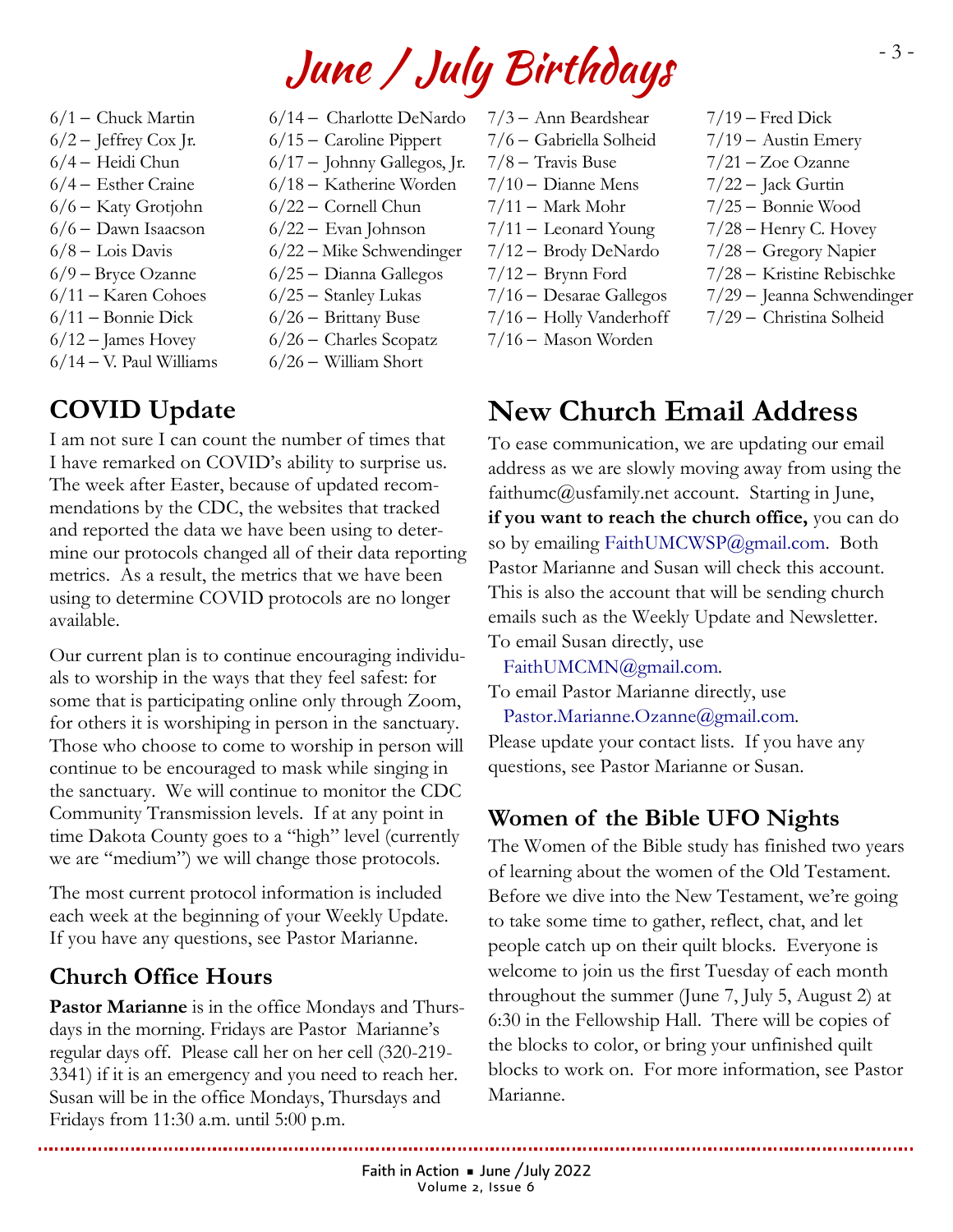

### **Sympathy:**

 We express our sympathy to the family of **Colleen Spadaccini**, who died May 21. A Celebration of Life service will be June 8, 6:00p.m.-8:00p.m. at the Cremation Society of Minnesota, 1979 Old Hudson Road in St. Paul. Burial will be July 13 at Fort Snelling.

### **Appreciation:**

 Thank you to Fred and Lynn Mens, Terri and Mark Bougie, and Judy Turk for cleaning the sanctuary before Easter worship. Clean is a good thing and it's much appreciated!

### **Concerns beyond our doors:**

- Our local, state, national and international leaders
- Those struggling with or caring for someone with COVID
- Healthcare professionals treating and caring for those struggling with COVID
- Racial inequality in our community and around the world
- Those struggling to find work, reliable shelter and/or healthy food.

### **Mission Well Offering**

The Mission Well welcomes your donations to help support the offering of the month.



**Neighbors, Inc.** is celebrating **50 years** of serving our community! Our **June** Mission Well offering will continue to support Neighbors' efforts to feed the community, especially during the busy summer months.

Our **July offering** will support **Mobile Meals**  which operates our of our building.

You may contribute by mail or by placing donations directly in the Mission Well located in the church lobby.

### **LAWN MOWING!**

Summer is coming, and it's time for lawn mowing. If you can help mow the church yard, please contact Mike Schwendinger at 612-308-1399 or vikesfan01@gmail.com.

HELP WANTED



**The Prayer Chain is active.** If you have a prayer concern, please contact the church office. If unable to reach Susan or Pastor Marianne in the church office, please contact Sharon Yekaldo at **612-450-3277.** Please make sure the pastor knows so she can respond to pastoral care needs, and knows what is going out over the telephone prayer chain so it can be sent to the e-mail prayer

chain as well. **We are updating our Prayer Chain. If you would like to be on the prayer chain, or if your phone number has changed, please let Sharon Yekaldo know.**

**Hospital Calls:** If you learn someone is hospitalized, please contact the church office or Pastor Marianne. Because of HIPPA laws, hospitals no longer call when a member is admitted. We would rather have several calls telling us of someone's hospitalization than not to know. Thank you.

*FOR YOUR TIMES OF DEVOTION: Remember to pick up the NEWEST issue of the devotional The Upper Room (daily readings in regular or large print). This booklet is found on the table by the parking lot door.*

- 4 -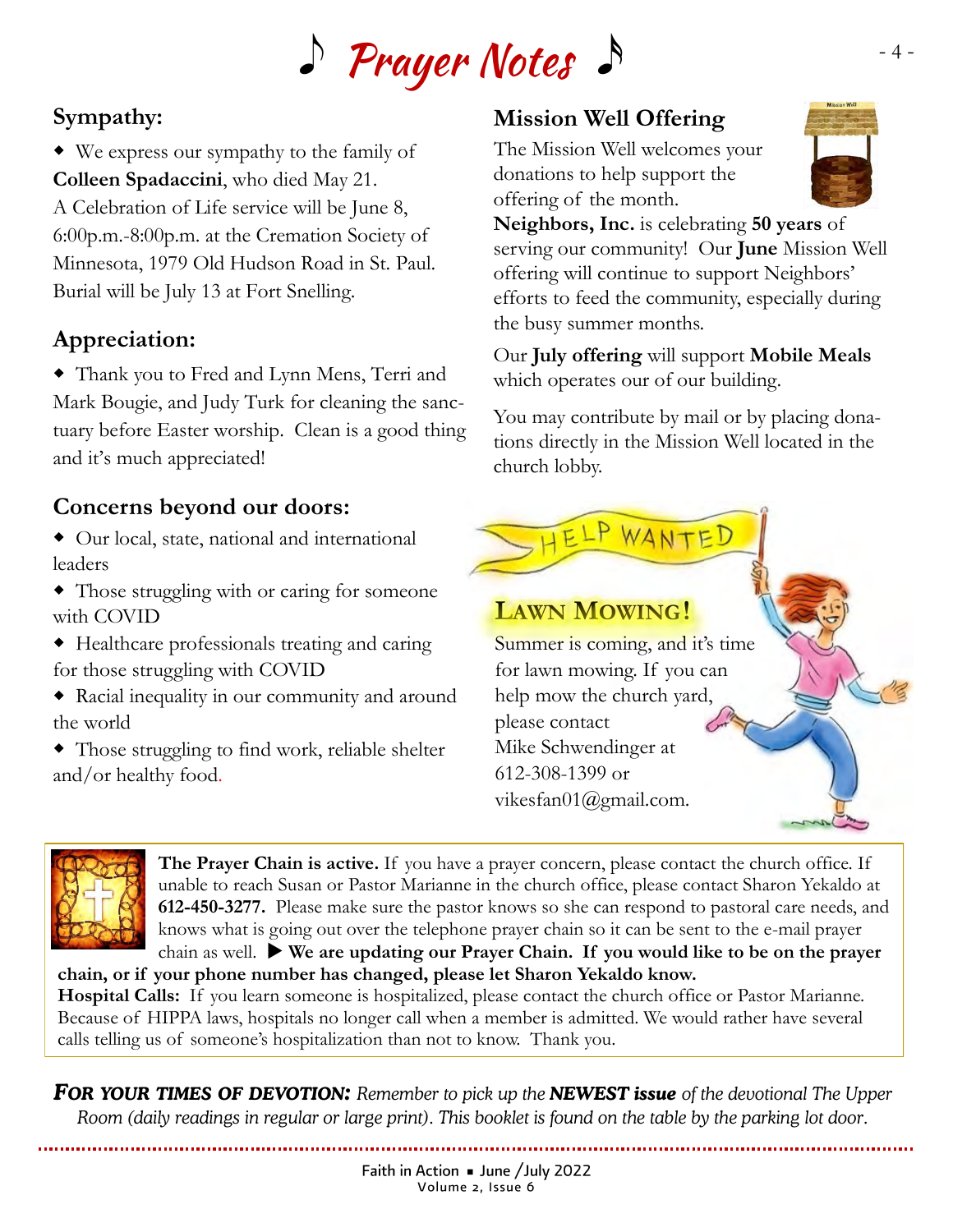# Faith Notes

### **Loaves and Fishes Update**

Our first Loaves and Fishes meal was in April. We have now served two meals to great success. In April, we served a meal of baked chicken, roasted carrots and spiced blood oranges to 54 individuals, 25 of whom were not volunteers. We served 61 meals of chicken pie, cabbage salad and cinnamon apples in May. (That's more than double in a month!) Plans are already in the works for our next meal, which will be June 15th.

In our first two meals, we have already met our major goals of feeding those who need a meal in the community and being a place for those not already connected to Faith to come and serve others. We are so excited about how the meals have begun and looking forward to the growth in the next few months.

Want to help with Loaves and Fishes? Here are some options:

- The easiest way to help is tell others about the meal. Spread the word by making sure your friends and family know that we serve a FREE homemade meal to everyone the third Wednesday of every month from 5:30—6:30. You can even stop by and get some food for your family and neighbors. If you follow the church's Facebook page, an easy way to help spread the word is to share our Loaves and Fishes posts so that others will see them.
- If you want to volunteer to help prepare and serve our meal, the signup link is always active. Go to:
- [https://www.signupgenius.com/index.cfm?](https://www.signupgenius.com/index.cfm?go=s.signup&urlid=10c0d44a5ab2fa1fa7-faith2) [go=s.signup&urlid=10c0d44a5ab2fa1fa7-faith2](https://www.signupgenius.com/index.cfm?go=s.signup&urlid=10c0d44a5ab2fa1fa7-faith2) to sign up to work a shift.
- We are also working to make our Loaves and Fishes meal financially self-sufficient so that the meal does not burden our general operating expenses. We are doing this through seeking out grants, offering Loaves and Fishes specific fundraisers and direct asks. Funds donated to Loaves and Fishes cover our costs for prep supplies and food through the Loaves and Fishes warehouse at a drastically reduced rate.

If you have any questions about our Loaves and Fishes meal, see Pastor Marianne or Dana Scopatz.

### **THANK YOUS**

 "Thank you for being a part of the 2022 Minnesota FoodShare Campaign! The need is great, as each day we see many working adults who do not earn enough to feed their families and they look to us for help. Last year at Neighbors, we saw nearly 14,000 visits to the food shelf and more than 17,000 people accessing our new Express sites in the community.

Your contribution of 1,995.78 pounds and dollars was immediately put to use to support our programs and services for your neighbors in need. Because of you, others will have access to healthy food, clothing and other essential services to help them thrive.

By supporting Neighbors now, you are also helping us earn overall Minnesota FoodShare funds later in the year. Throughout the campaign, 250 food shelves across the state are competing for that funding; the higher we finish in the rankings, the greater proportion we receive.

Together we are working to support our community. Thank you for your donation, and for being part of the Neighbors family." *(4/20/22)* —*Beth Skwira, Dir. of Mission Advancement, Neighbors, Inc.* 

 "...The dear people you just helped with your gift to UMCOR may never have the opportunity to meet you, but if they did, I am certain the response would be—*Thank you!*

Since 1940, UMCOR has served as the humanitarian agency of the United Methodist Church, providing disaster response/relief to areas impacted by natural and man-made disasters around the world. Through your support, you are serving within a vital network of interactive relationships as UMCOR responds to increasingly-frequent and destructive storms sharing 100% of donated funds with those in need!

Together, may we continue to reveal the love of God for men, women, and children of all ethnic, racial, cultural, and national backgrounds and to demonstrate genuine love for our neighbors." *(3/2/22)* —*Roland Fernandes, General Secretary, UMCOR US Disaster Response & Recovery. Gift Amount: \$551.00*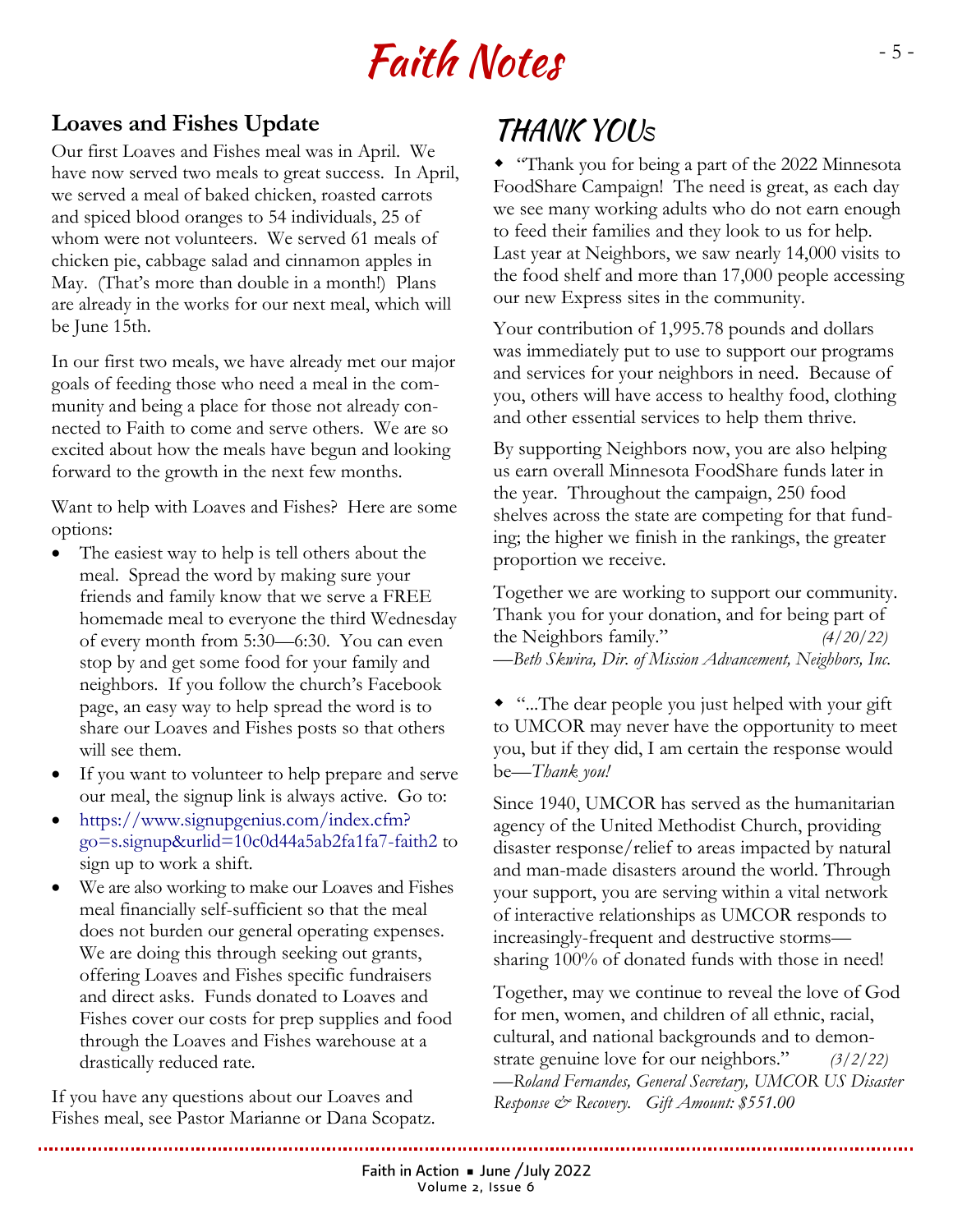# June–July Worship Update / Calendar

## Worship at Faith

Worship is one of the most recognizable ways that we demonstrate our life of faith. Each week we learn something new as we gather as a community of faith to celebrate the love of God in our midst.

Here are some other notable things about the worship services in June:

**June 5** is the celebration of Pentecost. Plan to wear red as we celebrate the coming of the Holy Spirit through the Acts 2:1-21. We will also be recognizing our high school seniors and all graduates during this service.

**June 12** is Trinity Sunday. Dana Scopatz will be reflecting on the Trinity using Romans 5:1-5.

**June 19** we will be looking at part of Elijah's story as he escapes from Jezebel, is fed by God and then hears God's word for the future found in 1 Kings 19.

**June 26** we will look at the transition from Elijah to Elisha as the prophet to Israel found in 2 Kings 2.

**Throughout July** we will be looking at your questions of faith. (below)

### **Questions of Faith Sermon Series**

We all have questions about God, faith and how life interacts with faith. During the month of July Pastor Marianne wants to answer your questions!

Each week in worship the sermon will focus on a different question of faith, but we need to know what you are wondering about. During June take time to submit your questions of faith here:

#### <https://forms.gle/ewgtA8rKUAvLNf1Z6>

or email them to the church office. Then, participate in worship throughout July to see if Pastor Marianne has an answer to your question.



# Calendar

*(sign-in begins at 9:15 for Sunday Worship Zoom meetings)* 

| Fri. $6/3$<br>Sun. $6/5$ | 6 pm<br>$9:30$ am | UFO Crafting<br>Worship (and Zoom)    |
|--------------------------|-------------------|---------------------------------------|
|                          | 11 am             | Adult Sunday School                   |
| Tue. $6/7$               | $6:30 \text{ pm}$ | Women of the Bible UFO night          |
| Sat. 6/11                | 8 am              | Men's Breakfast                       |
| Sun. 6/12                | $9:30$ am         | Worship (and Zoom)                    |
|                          | $11$ am           | Adult Sunday School                   |
| Wed. 6/15                |                   | Loaves & Fishes Meal                  |
|                          |                   | (volunteer time slots available)      |
| Sun. 6/19                | $9:30$ am         | Worship (and Zoom)                    |
|                          | $11 \text{ am}$   | Adult Sunday School                   |
| Sat. 6/25                | 8 am              | Men's Breakfast                       |
| Sun. 6/26                | $9:30$ am         | Worship (and Zoom)                    |
|                          | $11 \text{ am}$   | Adult Sunday School                   |
| Fri. $7/1$               | 6pm               | <b>UFO</b> Crafting                   |
| Sun. 7/3                 | $9:30$ am         | Worship (and Zoom)                    |
|                          | 11am              | Adult Sunday School                   |
| Tue. 7/5                 | $6:30 \text{ pm}$ | Women of the Bible UFO night          |
| Wed. 7/6                 | 6 pm              | Trustee meeting                       |
| Thurs. 7/7               | 6 pm              | Finance meeting                       |
|                          | $7$ pm            | Church Council                        |
| Sat. 7/9                 | 8 am              | Men's Breakfast                       |
| Sun. 7/10                | $9:30$ am         | Worship (and Zoom)                    |
|                          | $11 \text{ am}$   | Adult Sunday School                   |
| Sun. 7/17                | $9:30$ am         | Worship (and Zoom)                    |
|                          | $11$ am           | Adult Sunday School                   |
| Wed. 7/20                |                   | Loaves & Fishes Meal                  |
|                          |                   | (volunteer time slots available)      |
| Sat. 7/23                | 8 am              | Men's Breakfast                       |
| Sun. 7/24                | 9:30 am           | Worship (and Zoom)                    |
|                          | $11 \text{ am}$   | Adult Sunday School                   |
| Sun. 7/31                | 9:30 am           | Worship (and Zoom)                    |
|                          | $11 \text{ am}$   | Adult Sunday School                   |
| Tue. $8/2$               | $6:30 \text{ pm}$ | Women of the Bible UFO night          |
| Thurs. $8/4$             | $7$ pm            | <b>Staff Parish Relations Meeting</b> |
| Fri. $8/5$               | 6 pm              | <b>UFO</b> Crafting                   |
| Sat. 8/6                 | 8 am              | Men's Breakfast                       |
| Sun. 8/7                 | 9:30 am           | Worship (and Zoom)                    |
|                          | 11 am             | Adult Sunday School                   |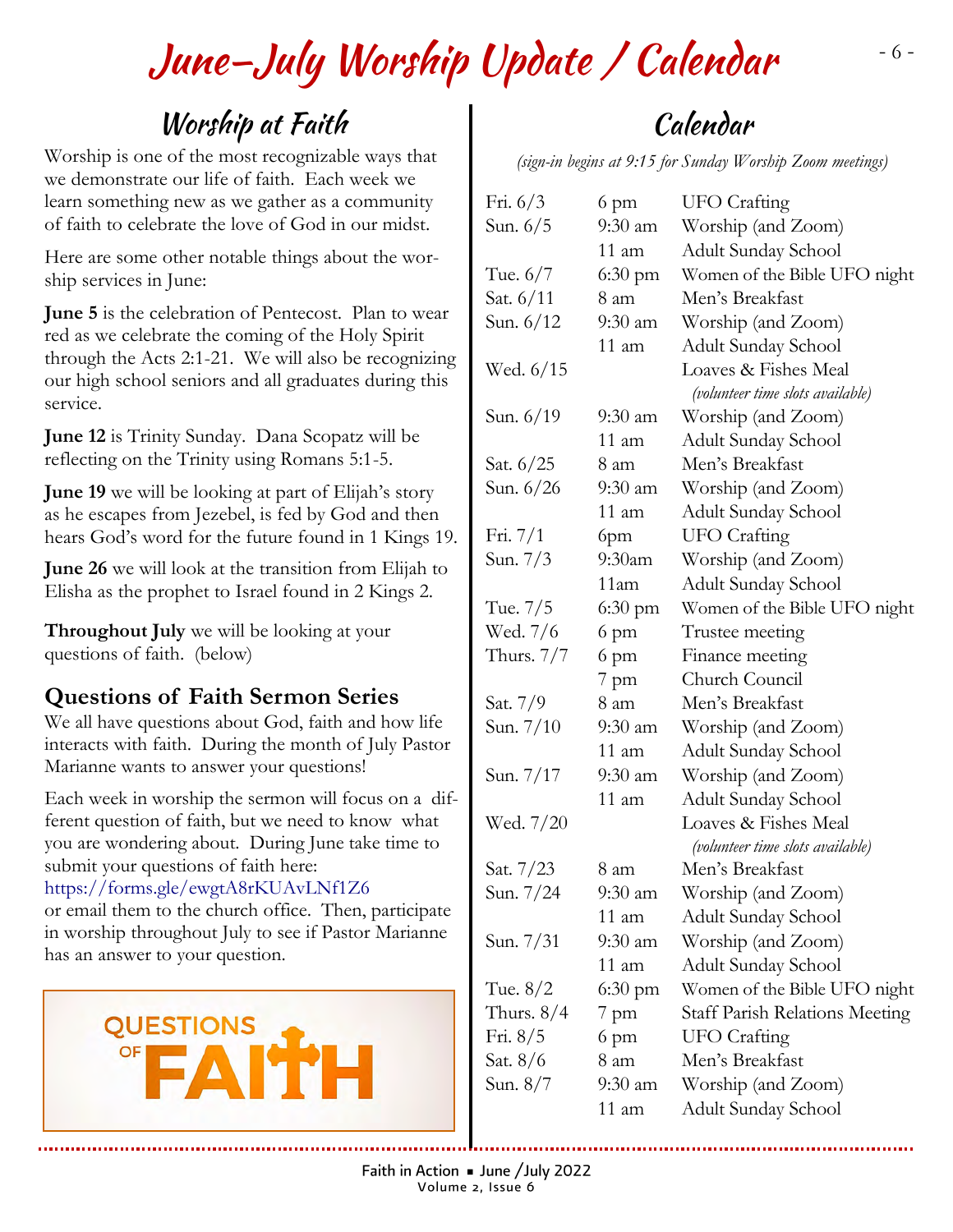### **Congratulations to our Seniors and Graduates!**

 This month, we celebrate our high school seniors: Alana Sielski, Claudia Spatafore, and Olivia Van Siclen, as well as our college and graduate school graduates: Mackenna Emery, who graduated from Hamline University with a bachelor's degree in business management and Lizzie Lucas, who graduated from the University of North Dakota School of Medicine and Health Sciences with a Master of Physician Assistant Studies.

#### **Old Salem Shrine Open for Founders Day Celebration on Sunday, June 5!**

 An historic site of the United Methodist Church, [Old Salem Shrine](https://oldsalemshrine.org/) welcomes you to get a glimpse into the faith and life of early settlers in the Inver Grove Heights area when it hosts its annual Founders Day celebration on Sunday, June 5, 2022. Stop by the open house 1-3 p.m. or attend a worship service at 3 p.m. The service will feature hymns on the antique pump organ, special music and a message from Rev. David Johnston, pastor of Mt. Bethel UMC. Pastor Dan Schauer of Crossroads UMC will be the liturgist.

Old Salem hosts just two public events each year: the annual Epiphany Service, generally the first Sunday of January; and Founders Day, the first Sunday in June. In addition, Old Salem is available for weddings and special events throughout the year.

**WHEN:** Sunday, June 5 Open House 1-3 p.m.; Worship Service at 3 p.m.

**WHERE:** Upper 55th St. and Annette Ave. Inver Grove Heights [\(map\)](https://goo.gl/maps/ft5WtMFLdVLk7tsr5)

**<sup>A</sup>BOUT <sup>O</sup>LD <sup>S</sup>ALEM:** *Old Salem Shrine captures the local color of rural Dakota County in the late 1800s and early 1900s as well as a sense of the pioneers' heritage and steadfast faith in God. Generations of volunteer trustees have taken care to preserve the church as it was when the last regular Sunday service was held around 1913.*

*Built in 1876, the building measures 20'6'' x 32'6'', is 14' from the stone foundation to the eaves and has a steeple of approximately 30'. Many of the interior elements are original or of the period, including the potbelly wood-burning stove, wooden pews and the vintage organ powered by foot pedals.*



Find the names of these fathers and sons from the Old Testament.

| <b>REUBEN</b><br>adam<br>CAIN<br>DAN<br>ASHER<br>ABEL<br>JUDAH<br>SETH<br>LEVI<br>NOAH<br>GAD<br>HAM<br><b>SHEM</b> | NAPHTALI<br>SIMEON        | М<br>А<br>R<br>н<br>Р | А<br>в<br>Е<br>А<br>н | N<br>А<br>С<br>М<br>R | А<br>D<br>А<br>ν<br>D | s<br>Ω<br>О<br>М<br>О | s<br>н<br>А<br>О<br>N | Е<br>s<br>Е<br>н<br>М | н<br>О<br>м<br>s<br>s | Е<br>s<br>N<br>А | s<br>s<br>н<br>s<br>м<br>А | А<br>A<br>F<br>U<br>s<br>R | U<br>U<br>Е<br>н<br>F<br>O | А<br>Е<br>ν<br>N | W<br>R<br>D |   |
|---------------------------------------------------------------------------------------------------------------------|---------------------------|-----------------------|-----------------------|-----------------------|-----------------------|-----------------------|-----------------------|-----------------------|-----------------------|------------------|----------------------------|----------------------------|----------------------------|------------------|-------------|---|
|                                                                                                                     | <b>JAPHETH</b><br>ELKANAH | <b>ISSACHAR</b>       | Е                     |                       | κ                     | A                     | N                     | А                     | н                     | s                |                            | U                          | U                          | D                | A           | N |
|                                                                                                                     | SAMUEL                    | ZEBULUN<br>BENJAMIN   | С                     | G                     | A                     | D                     | н                     |                       | Ο                     | N                | н                          | J                          | U                          | J                | D           | А |
|                                                                                                                     | AARON<br>NADAB            | <b>JOSEPH</b>         |                       | s                     | S                     | А                     | c                     | н                     | А                     | R                | Р                          | А                          | н                          | А                | А           | н |
|                                                                                                                     | <b>HUR</b>                | MANASSEH              |                       | м                     | R                     | м                     | С                     | С                     | κ                     | E                | А                          | Р                          | А                          | С                | в           |   |
|                                                                                                                     | CALEB<br>ABRAHAM          | EPHRAIM<br>Saul       | О                     | в                     | Е                     | N                     | J                     | A                     | м                     |                  | N                          | н                          | D                          | Ω                | Е           | А |
|                                                                                                                     | <b>ISHMAEL</b>            | JONATHAN              | А                     |                       | s                     | н                     | м                     | A                     | Е                     |                  | R                          | Е                          | U                          | в                | Е           | N |
|                                                                                                                     | <b>ISAAC</b><br>ESAU      | DAVID<br>SOLOMON      | N                     | О                     | Е                     | М                     |                       | s                     | s                     | N                | O                          |                            |                            |                  | s           | Ο |
|                                                                                                                     | JACOB                     |                       | С                     | А                     |                       | E                     | в                     |                       |                       | E                | ο                          | н                          | F                          | U                | Κ           |   |
|                                                                                                                     |                           |                       | J                     | O                     | s                     | Е                     | Р                     | н                     | Е                     | N                | U                          |                            | U                          | в                | Е           | z |

 $\circ$   $\vdash$   $\vdash$   $\circ$   $\circ$   $\star$   $\circ$   $\star$   $\vdash$   $\times$   $\circ$   $\circ$   $\vdash$   $\vdash$   $\circ$  $x = 0$ ╓⊣∞<mark>╓</mark>ड≍⊳०<del>Д≷⊆⊣∕╓</del>∕⊗╓  $\boxed{2}$ m z $\boxed{r}$  - m $\boxed{m}$ z $\cancel{\infty}$  w w $\cancel{\leq}$  6 - x  $\overline{\mathfrak{m}}\circ\mathfrak{m}$  and  $\overline{\mathfrak{m}}\circ\overline{\mathfrak{m}}$  and  $\overline{\mathfrak{m}}\circ\overline{\mathfrak{m}}$  and  $\overline{\mathfrak{m}}\circ\overline{\mathfrak{m}}$ <u> トエコロエクマクダ</u>タッエー  $C \wedge \mathbb{C}$  $\boxed{a} = \boxed{a} \boxed{a} \boxed{a} \boxed{b} \boxed{b} \boxed{c}$  $\mathsf{N} \subseteq \mathsf{O} \mathsf{Z} \mathsf{P} \mathsf{I} \mathsf{I} \mathsf{I} \mathsf{P} \mathsf{I} \mathsf{I} \mathsf{I} \mathsf{I} \mathsf{I} \mathsf{I} \mathsf{I} \mathsf{I} \mathsf{I} \mathsf{I} \mathsf{I}$